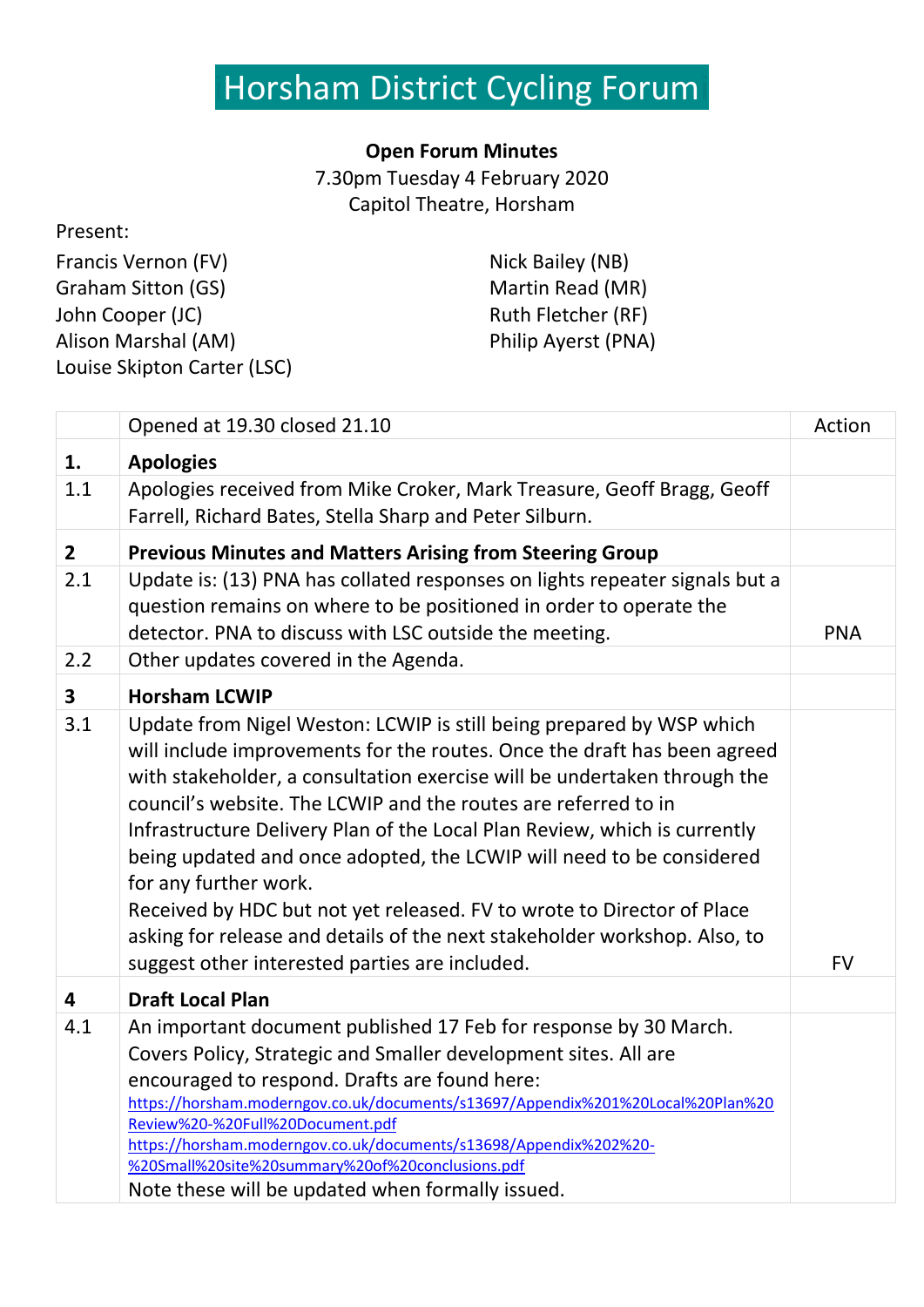# iHorsham District Cycling Forumi

| 4.2                     | FV to ask Director of Place for a review meeting to put case for pro-<br>cycling policy changes. Mark Treasure has circulated comments from<br>previous version, so FV to convene update meeting to finalise wording<br>based on new policy. Then needs subsequent review of sites. | <b>FV</b>                  |
|-------------------------|-------------------------------------------------------------------------------------------------------------------------------------------------------------------------------------------------------------------------------------------------------------------------------------|----------------------------|
| 4.3                     | Need to confirm LCWIP is embedded in new Policy.                                                                                                                                                                                                                                    |                            |
| 5                       | <b>Horsham Town Centre Public Realm</b>                                                                                                                                                                                                                                             |                            |
| 5.1                     | BDP are continuing work on this. Themes and proposals are emerging.<br>Monitor developments.                                                                                                                                                                                        |                            |
| 6                       | <b>Christ's Hospital Missing Link Opening</b>                                                                                                                                                                                                                                       |                            |
| 6.1                     | Likely dates midday 24/4 or 1/5. RF to confirm.                                                                                                                                                                                                                                     | <b>RF</b>                  |
| $\overline{\mathbf{z}}$ | <b>Horsham Town Centre Contraflows</b>                                                                                                                                                                                                                                              |                            |
| 7.1                     | Latest ideas have been consulted informally.                                                                                                                                                                                                                                        |                            |
| 7.2                     | FV to ask Peter Bradley to include principle of two way cycling in Carfax<br>and crossing of Lynd Cross, fitting into the LCWIP and Public Realm work.                                                                                                                              | <b>FV</b>                  |
|                         | MT to talk to Mark Phillpotts about designing a solution to Lynd Cross.<br>(outstanding)                                                                                                                                                                                            | <b>MT</b>                  |
| 8                       | <b>Adur and Worthing Climate Change Conference Zero2030</b>                                                                                                                                                                                                                         |                            |
| 8.1                     | 4 March 2020. LSC to attend. Details here: https://www.eventbrite.co.uk/e/zero-<br>2030-tickets-82671160667                                                                                                                                                                         |                            |
| 9                       | <b>WSCF Meeting</b>                                                                                                                                                                                                                                                                 |                            |
| 9.1                     | 5 Feb in Horsham.                                                                                                                                                                                                                                                                   |                            |
| 10                      | <b>Updates</b>                                                                                                                                                                                                                                                                      |                            |
| 10.1                    | Warnham, Cycle route - Mark Treasure to update next meeting.                                                                                                                                                                                                                        |                            |
| 10.2                    | North of Horsham Application- objection submitted on PAWS2 for change                                                                                                                                                                                                               |                            |
|                         | of access road, because it creates wide cycling diversion on gravel paths.                                                                                                                                                                                                          |                            |
| 10.3                    | North of Horsham Cycle Strategy - urgently needs response from HDCF.                                                                                                                                                                                                                | <b>FV</b>                  |
| 10.4                    | TfSE - Mark Treasure has responded.                                                                                                                                                                                                                                                 |                            |
| 10.5                    | The Bridge Leisure Centre - PNA FV and RF to attend review with Centre<br>Manager at site on 10 Feb.                                                                                                                                                                                | <b>PNA FV</b><br><b>RF</b> |
| 11                      | <b>Any Other Business</b>                                                                                                                                                                                                                                                           |                            |
| 11.1                    | Kingston Mini-Holland. Peter Silburn is considering a date for trip. All to<br>contact Peter Silburn for details.                                                                                                                                                                   |                            |
| 11.2                    | Passenger Benefit Fund. FV reports the submissions are being reviewed<br>but no further news.                                                                                                                                                                                       |                            |
| 11.3                    | AM introduced the Kinder Living Show 7/8 March. With Low Carbon<br>agenda. HDCF, all invited. RF offered to present on cycling.                                                                                                                                                     | <b>RF</b>                  |